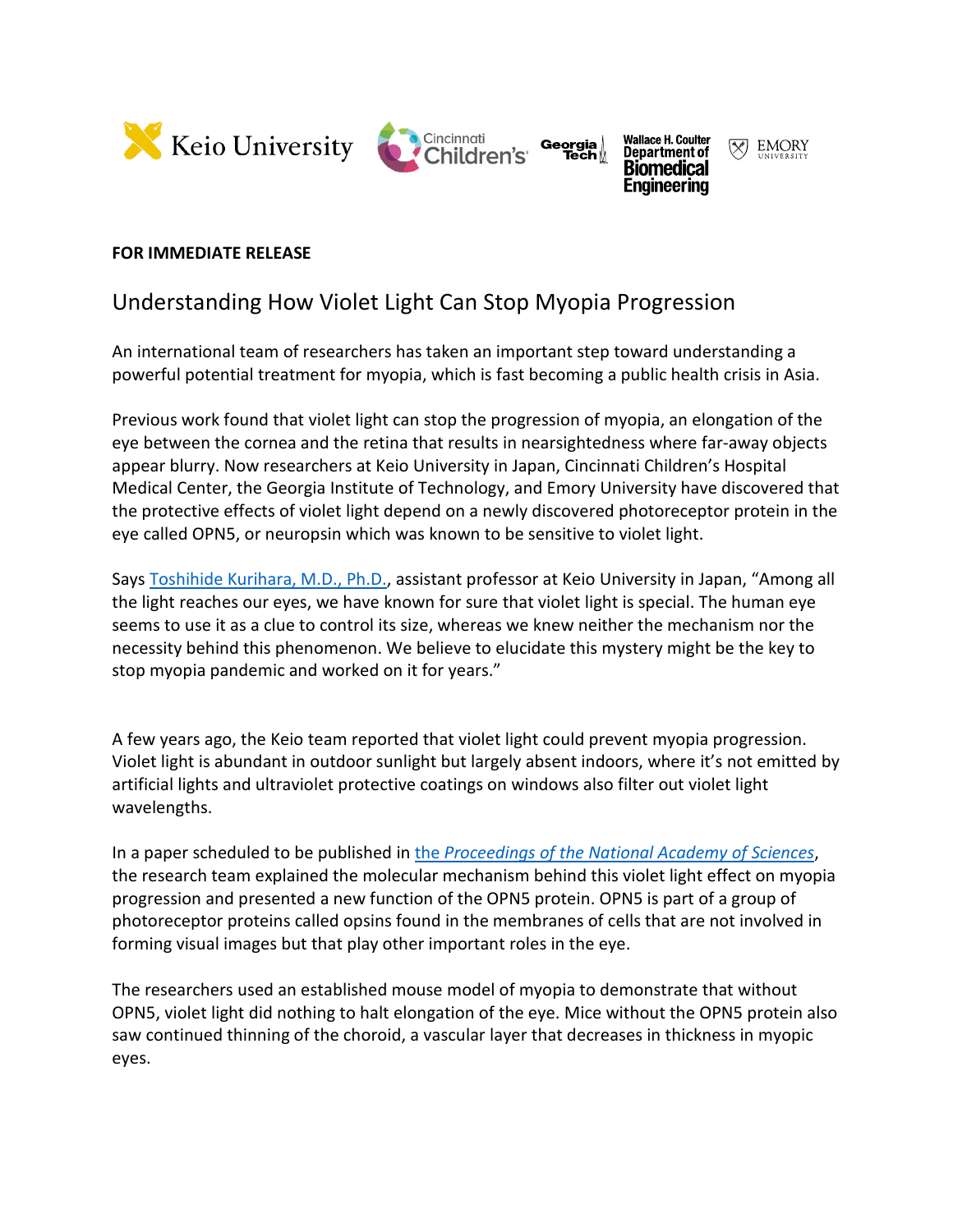

[Figure]: Violet light-OPN5-choroid pathway in preventing myopia progression. (A) In normal eyes (emmetropia), vision focuses exactly on the retina. (B) Under myopic condition, vision focuses in front of the retina caused by the elongation of axial length. Note that the choroid thinning can also be observed. (C) Violet light-OPN5-choroid pathway. Violet light can prevent choroid thinning by stimulating OPN5 expressed in a subset of the retinal ganglion cells (RGCs), resulting in the prevention of myopia progression.

At Cincinnati Children's, [Richard Lang, Ph.D.,](https://www.cincinnatichildrens.org/bio/l/richard-lang) has played a key role in detailing unexpected roles that opsins play in the skin and the brain in addition to the eye. Some of his previous work has shown that Opsin 5 could regulate dopamine levels in the eye.

Because dopamine has a role in myopia development, he says, "It then became obvious that Opsin 5 was likely to be the light sensor that explained the observations of the Keio group that violet light could suppress myopia. When we approached Machelle Pardue, Toshi Kurihara, and Kazuo Tsubota, they were keen to assess this question. My group has been delighted to take part in this collaboration."

Understanding how violet light protects against worsening myopia is key as the condition's prevalence accelerates. Already, roughly a third of people around the world are myopic, and some projections suggest nearly 5 billion people will have the condition by 2050. Nearsightedness typically begins in school-age children, and it's often not considered a significant problem since it can be corrected with glasses. Yet, in China, myopia is the secondleading cause of blindness.